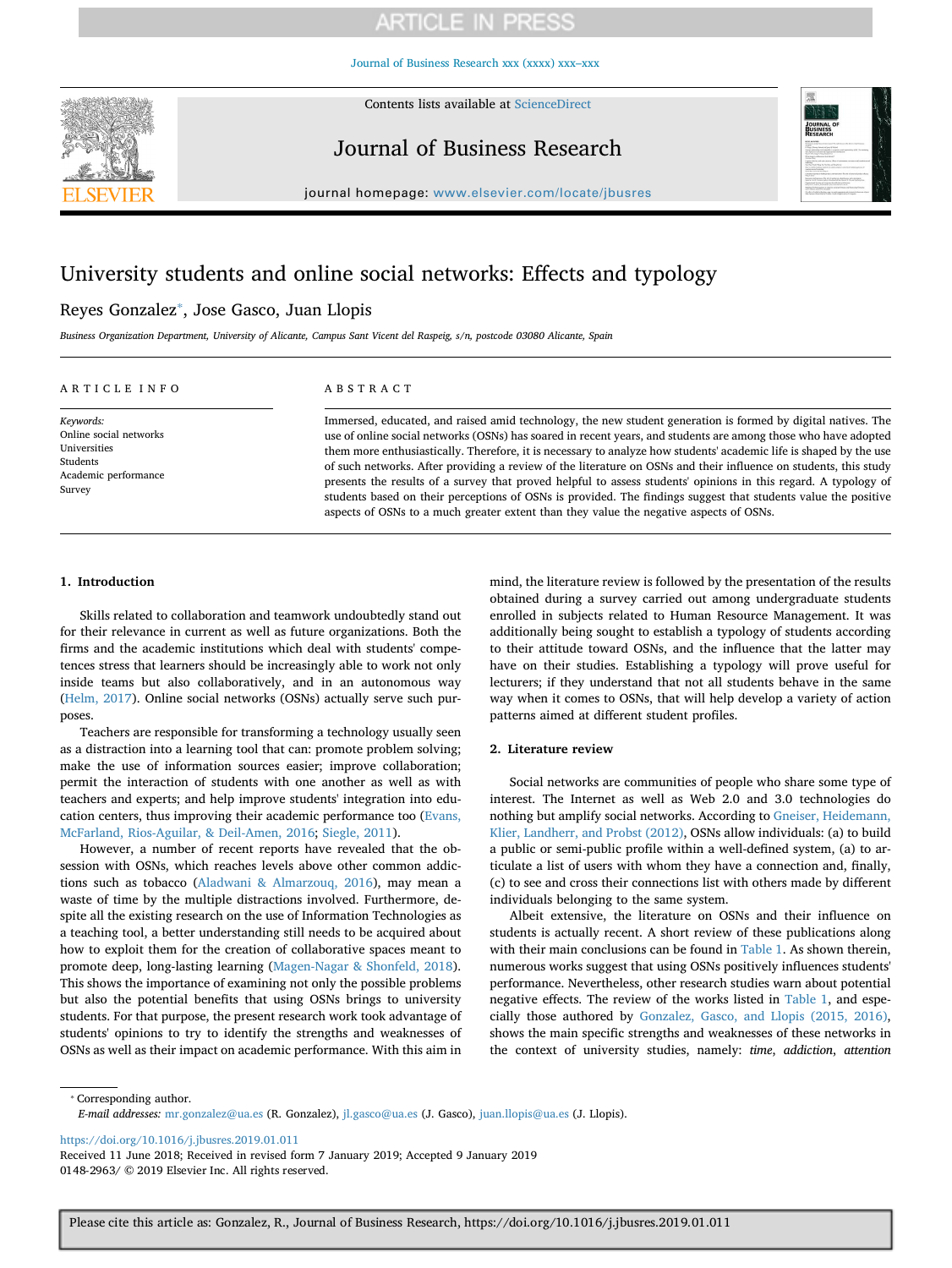### <span id="page-1-0"></span>**Table 1**

 $\mathbb{R}^2$ 

| Literature review: students and OSNs.                           |                                                                                                                                                                                                                                                                                                                                                                                                                                                                                                     |
|-----------------------------------------------------------------|-----------------------------------------------------------------------------------------------------------------------------------------------------------------------------------------------------------------------------------------------------------------------------------------------------------------------------------------------------------------------------------------------------------------------------------------------------------------------------------------------------|
| Author                                                          | Contribution                                                                                                                                                                                                                                                                                                                                                                                                                                                                                        |
| Aladwani and Almarzouq (2016)                                   | Universities must obtain advantages derived from using OSNs in the academic context but, at the same time, they should be<br>vigilant about their possible negative effects on students, associated with their excessive and compulsive use. Students with a<br>lower self-esteem level are the most prone to using these networks compulsively, which in turn usually leads to poor<br>academic results.                                                                                           |
| Alloway, Horton, Alloway, and Dawson (2013)                     | OSN use generates a social climate from which students can benefit. It improves their cognitive skills, along with aspects<br>related to academic achievement, such as verbal skills.                                                                                                                                                                                                                                                                                                               |
| Al-Rahmi et al. (2014)                                          | OSNs facilitate academic experience and collaborative learning with most participants. Those students who interact with<br>their classmates and teachers, and are committed to their lessons, achieve a collaborative learning, which in turn allows<br>them to improve their degree of satisfaction as well as their academic performance thanks to OSN use.                                                                                                                                       |
| Aubry (2013)                                                    | Using Facebook as a tool for students to communicate with their teachers may replace other interaction forms, and implies a<br>greater intrinsic motivation for students.                                                                                                                                                                                                                                                                                                                           |
| Chang and Lee (2013)<br>Duncan and Barczyk (2013)               | Trust is a facilitator which affects the results of students belonging to a Facebook community.<br>Students perceive that OSN use improves their sense of social learning, together with their sense of connectivity. Students<br>have the impression that Facebook makes it easier to create a community of practice, since it facilitates knowledge sharing.                                                                                                                                      |
| Evans et al. $(2016)$                                           | Students can academically benefit from connections through OSNs with their partners who outperform them. This is why an<br>effort must be made by academic managers to forge friendship ties between students. To which must be added that social<br>networks, increasingly focused on socio-economic integration, have the capacity to become a cheap means through which<br>academic managers will be able to help their students, and to improve their academic level.                           |
| George, Dellasega, Whitehead, and Bordon (2013)                 | Facebook can prove useful as a tool to provide support between students, and it has the potential to contain resources thanks<br>to which freshmen (first-year students) will find it easier to handle stress.                                                                                                                                                                                                                                                                                      |
| Gonzalez et al. (2015)                                          | It follows from the results obtained in a survey among university students that Facebook is likely to have a positive impact on<br>students' performance. Students are satisfied with the use of Facebook for academic purposes. The students who show a more                                                                                                                                                                                                                                       |
| Gonzalez et al. (2016)                                          | negative attitude toward Facebook are the ones who have never used this social network.<br>Analyzing the literature on Facebook and its impact on academic performance leads to conclude that Facebook's positive<br>influence on academic results overshadows its negative influence.                                                                                                                                                                                                              |
| Goodband, Solomon, Samuels, Lawson, and<br><b>Bhakta</b> (2012) | Facebook helps students not only to communicate with one another but also to reinforce their pre-existing friendship ties.                                                                                                                                                                                                                                                                                                                                                                          |
| <b>Haylett</b> (2016)                                           | Examining the literature about the use of OSNs for online teaching, its advantages and drawbacks, leads to draw the<br>conclusion that irrefutable evidence exists suggesting that the use of social media for online teaching positively correlates<br>with students' commitment. Instead, a negative correlation exists with students' achievement.                                                                                                                                               |
| Hew (2011)                                                      | There are multiple reasons to use Facebook, but the most important one among students is the chance to maintain<br>relationships with people they know. Even though students using Facebook spend fewer hours studying than those who do<br>not have that network, one cannot infer a direct link between Facebook use and academic performance. Students see<br>Facebook as a tool to have fun, not to be used for serious matters.                                                                |
| Huang and Hung (2013)                                           | Using online forums related to languages may serve to strengthen relationships between study partners, and it improves the<br>opportunities to carry out written as well as oral practice, cultivating the skills associated with speaking in public.                                                                                                                                                                                                                                               |
| Jaffar (2014)                                                   | The use of Facebook as a teaching instrument not only favors students' commitment and motivation but also enhances<br>collaboration and peer assessment. It is an innovative way to bring teaching materials closer to students.                                                                                                                                                                                                                                                                    |
| Judd (2014)                                                     | Regardless of whether using Facebook on a regular basis constitutes a cause or a symptom of multitasking, Facebook use<br>seems to be associated with high multitasking levels, which reduces students' work effectiveness.                                                                                                                                                                                                                                                                         |
| Junco (2012a)                                                   | The time used on Facebook negatively correlates with students' results. Nevertheless, a distinction should be drawn: when<br>OSNs are utilized to share or collect information, that use is directly related to students' commitment. If networks are used to<br>socialize or for non-communicative activities (e.g. playing or watching what others have done), such uses negatively<br>correlate with commitment.                                                                                 |
| Junco $(2012b)$                                                 | Those students who want to do several tasks at a time, such as using OSNs and studying simultaneously, have worse<br>academic results in the long term.                                                                                                                                                                                                                                                                                                                                             |
| Kalpidou et al. (2011)                                          | Spending plenty of time on Facebook relates to students' low self-esteem. The number of Facebook friends negatively<br>correlates with emotional and academic adjustment among first-year students. Instead, it is positively associated with social                                                                                                                                                                                                                                                |
| Kirschner and Karpinski (2010)                                  | adjustment and the affection for the institution among students enrolled in the last years of university.<br>On average, Facebook users show lower academic performances than non-users. Such users are usually more involved in<br>non-academic activities, which suggests a higher degree of social extroversion. However, Facebook users said that its use did<br>not influence their academic results, and added that academic activities constituted a priority for them. Those admitting that |
| Lateh (2014)                                                    | it could have a somewhat negative impact mentioned procrastination—linked to bad time management.<br>Even though using Facebook as a teaching tool makes student interaction increase, no significant differences in results exist<br>between students who use Facebook and those who do not use that network.                                                                                                                                                                                      |
| Manca and Ranieri (2013)                                        | Despite the claims that the new generations of students badly need technological change, and that they have great<br>expectations about the use of technology as a teaching means, students not always feel at ease with technologies such as                                                                                                                                                                                                                                                       |
| <b>Morley</b> (2014)                                            | Facebook. Furthermore, they are apparently not willing to use informal instruments (e.g. OSNs) as their only learning tool.<br>OSNs such as Facebook reinforce collaborative work and learning. A great risk is assumed by those educational institutions<br>which obviate the use of OSNs as an essential part of the methods to facilitate communication between students.                                                                                                                        |
| Paul et al. (2012)                                              | A negative relationship exists between OSN use and academic performance. Academic institutions must improve students'<br>ability to efficiently manage their time, since a positive relationship exists between attention deficit and the time spent on<br>social networks.                                                                                                                                                                                                                         |
| Rouis (2012)                                                    | The time used on Facebook does not significantly affect academic results, which is why no restrictions need to be imposed on<br>students. Much more attention must be paid to students' interest in their studies—and to the ability to perform various tasks,                                                                                                                                                                                                                                      |
| Rouis et al. (2011)                                             | as well as to manage their concentration skills and priorities—when analyzing such results.<br>An extensive use of Facebook by students with extrovert personalities leads to worse academic performances. Instead,<br>students with a higher self-regulation can better control their presence on these platforms.                                                                                                                                                                                 |
| Taylor et al. (2012)                                            | Students are reluctant to utilize OSNs for academic purposes, mainly due to problems linked to the boundaries between the<br>private and the public sphere, and to the privacy issue. Teachers should not be discouraged from using OSNs, though; they<br>simply need to be aware of matters referring to limits and students' privacy.                                                                                                                                                             |

[Tower, Latimer, and Hewitt \(2014\)](#page-7-31) OSNs represent an innovative method with which academics can involve and attract students in their learning. They promote academic interaction between students, and constitute an environment and support which makes peer-to-peer learning and teaching easier. This encourages students to work together, developing their capacity for critical reflection.

(*continued on next page*)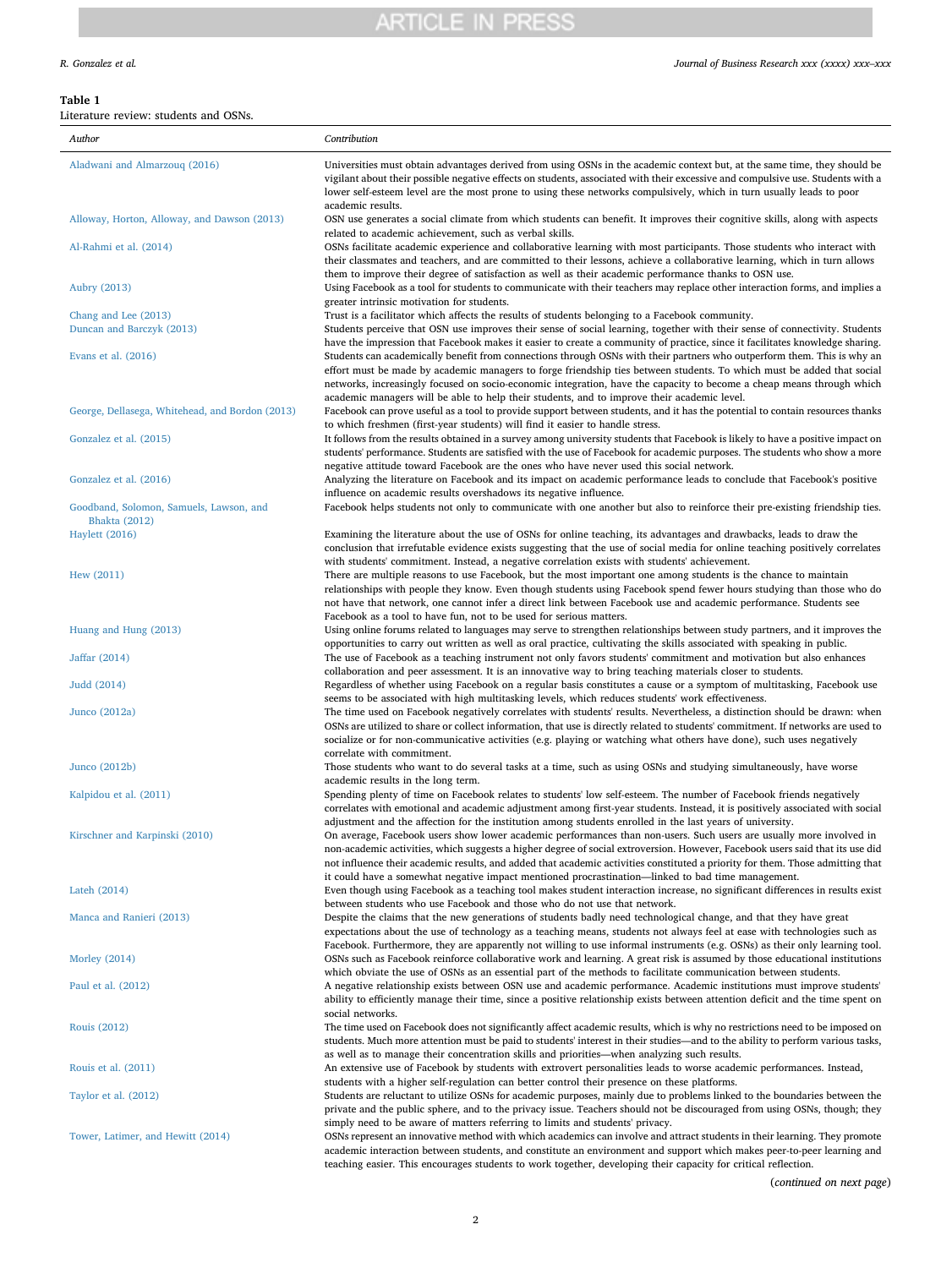#### **Table 1** (*continued*)

| Author                                                                | Contribution                                                                                                                                                                                                                                                                                                                                                                                                                                                                                                                                                                                                                                                                                                                                                                                                                                                                                                                                               |
|-----------------------------------------------------------------------|------------------------------------------------------------------------------------------------------------------------------------------------------------------------------------------------------------------------------------------------------------------------------------------------------------------------------------------------------------------------------------------------------------------------------------------------------------------------------------------------------------------------------------------------------------------------------------------------------------------------------------------------------------------------------------------------------------------------------------------------------------------------------------------------------------------------------------------------------------------------------------------------------------------------------------------------------------|
| Wang (2013)<br>Wohn and LaRose (2014)<br>Zaremohzzabieh et al. (2014) | Students use Facebook in a way that may turn out to be positive or negative for their academic results, and for their<br>commitment to the studies they are enrolled in. By way of example, students can obtain advantages from its communication-<br>related characteristics. It can prove motivating because participants express their emotions, and shy students dare to ask and<br>intervene to a greater extent than they do in face-to-face classes. The possibility also exists to create a commitment and a<br>sense of belonging, both within the group and within the institution.<br>Despite all the bad "press" about Facebook's negative impact on academic performance, its effects are negligible.<br>Students may develop an addiction to OSNs such as Facebook, and three potential problems arise: the compulsive use of<br>networks; the high frequency of use; and their use to avoid other types of activities and responsibilities. |

**ARTICLE IN PRESS** 

*deficit*, *anxiety*, *privacy*, and *multitasking*; as for strengths, *collaboration*, *friendship*, *trust*, *motivation*, and *commitment* stand out.

#### *2.1. OSN weaknesses*

#### *2.1.1. Time, addiction and attention deficit*

One of the most important problems generated by social networks is the time spent on them, together with the fact that they can eventually create an addiction. Students become dependent on them, with a possible reduction in the level of attention devoted to studies [\(Berger,](#page-7-32) [Wyss, & Knoch, 2018\)](#page-7-32). Some students are unable to impose strict limits on themselves in terms of time consumption ([Paul, Baker, & Cochran,](#page-7-27) [2012\)](#page-7-27). Because networks are so easy to use, and since one can upload posts or videos—among other things—so quickly and easily, an evident risk exists of saturating both the system and the students themselves with information, which forces them to manage this information overload ([Duncan & Barczyk, 2013](#page-7-11)). In addition to information that may prove useful to students, these networks contain a whole series of distractions which are true "time thieves"—e.g. advertisements, suggestions, and games, to quote but a few—and can ultimately trigger an addiction [\(Zaremohzzabieh, Samah, Omar, Bolong, & Kamarudin,](#page-7-33) [2014\)](#page-7-33). The time spent on OSNs is closely linked to addiction and attention deficit, which results in a growing inability to concentrate among students, who consequently have more difficulties to continue their studies normally [\(Paul et al., 2012](#page-7-27)).

#### *2.1.2. Anxiety*

A more frequent use of OSNs significantly correlates with students' anxiety ([Lee, 2014\)](#page-7-34). Nevertheless, it is necessary to analyze in more depth whether more anxious students use OSNs to a greater extent or whether it is actually OSN use that increases their anxiety. In any case, it does seem clear that many students obsessed with networks show signs of anxiety when they cannot consult their networks and check the information from their contacts for a long period of time. This state of anxiety becomes very visible, for instance, when a student is unable to use the mobile phone with which he/she usually accesses their social network accounts. As highlighted by [Mendoza, Pody, Lee, Kim, and](#page-7-35) [McDonough \(2018\)](#page-7-35), being unable to communicate with others, losing the connection or being prevented from access to information fills youngsters with anxiety—aggravated if they cannot log on to the Internet for about 10 min. Curiously enough, 10 min is the time after which attention begins to decline when studying.

### *2.1.3. Privacy*

Sharing ideas or information on OSNs is impossible unless you previously achieve other people's contacts or "befriend" them. However, students may be distrustful about teachers asking them for contact on OSNs [\(Lampe, Wohn, Vitak, Ellison, & Wash, 2011;](#page-7-36) [Taylor,](#page-7-30) [Mulligan, & Ishida, 2012\)](#page-7-30). Due to reasons associated with privacy, many teachers and students choose to keep separate OSN accounts for personal and academic issues. Other students are simply reluctant, and thus refuse to use OSNs seeking to preserve their privacy ([Hew, 2011](#page-7-16)).

### *2.1.4. Multitasking*

Students like doing several tasks at the same time, e.g. studying and checking their networks. Young people seem able to simultaneously perform different tasks without losing efficiency and effectiveness, as if an evolution had taken place in their brain with respect to previous generations ([Lee, 2014](#page-7-34)). However, numerous studies suggest that multitasking is impossible: the brain cannot perform two tasks at the same time [\(Kirschner & Karpinski, 2010\)](#page-7-23). Trying to do several things simultaneously has negative effects on academic results ([Judd, 2014](#page-7-19); [Junco, 2012b\)](#page-7-21) because it implies an information overload for students which prevents them from accomplishing a calm, deep learning.

#### *2.2. OSN strengths*

#### *2.2.1. Collaboration*

If OSNs can prove useful in one area, that is undoubtedly information exchange, which in turn constitutes the basic type of collaboration ([Wang, 2013\)](#page-7-37). Networks allow learners to organize themselves during an academic year, reducing the costs of communication with other students ([Lampe et al., 2011](#page-7-36)). This informal nature fits in very well with the interaction habits of students, who have found a channel to reach their friends in these networks and adopt them as a tool for collaborative work [\(Suwannatthachote & Tantrarungroj, 2012](#page-7-38)).

#### *2.2.2. Friendship, trust*

Students utilize social networks as a means to maintain and reinforce friendship ties with people outside their studies or with their own classmates ([Kalpidou, Costin, & Morris, 2011\)](#page-7-22). Trust between students increases mutual collaboration. Students who trust their classmates to a greater extent are more likely to learn from them than when trust levels are low [\(Chang & Lee, 2013](#page-7-10); [Rouis, Limayem, &](#page-7-29) [Salehi-Sangari, 2011\)](#page-7-29).

#### *2.2.3. Motivation and commitment*

From an academic point of view, using OSNs improves not only the motivation to learn but also the learning climate inside classrooms, since it creates new relationships between students and teachers, or between students themselves [\(Wang, 2013\)](#page-7-37). [Cain and Policastri \(2011\)](#page-7-39) highlighted that subjects become more interesting or motivating because social networks allow students to see the direct testimony of experts, in posts or videos, which ultimately improves the appeal of subjects. "Commitment" is understood here as the amount of physical and mental energy that students dedicate to their academic experience. In this sense, a variety of works concluded that using OSNs as a teaching—or learning—tool is likely to improve students' commitment level [\(Al-Rahmi, Othman, & Musa, 2014](#page-7-8); [Jaffar, 2014](#page-7-18); [Kaur,](#page-7-40) [Ganapathy, & Sidhu, 2012\)](#page-7-40).

#### **3. Methodology**

The survey prepared included not only the interviewee's profile data but also some reflections on the possible strengths and weaknesses of social networks for teaching and learning.

The students to which this survey was addressed where those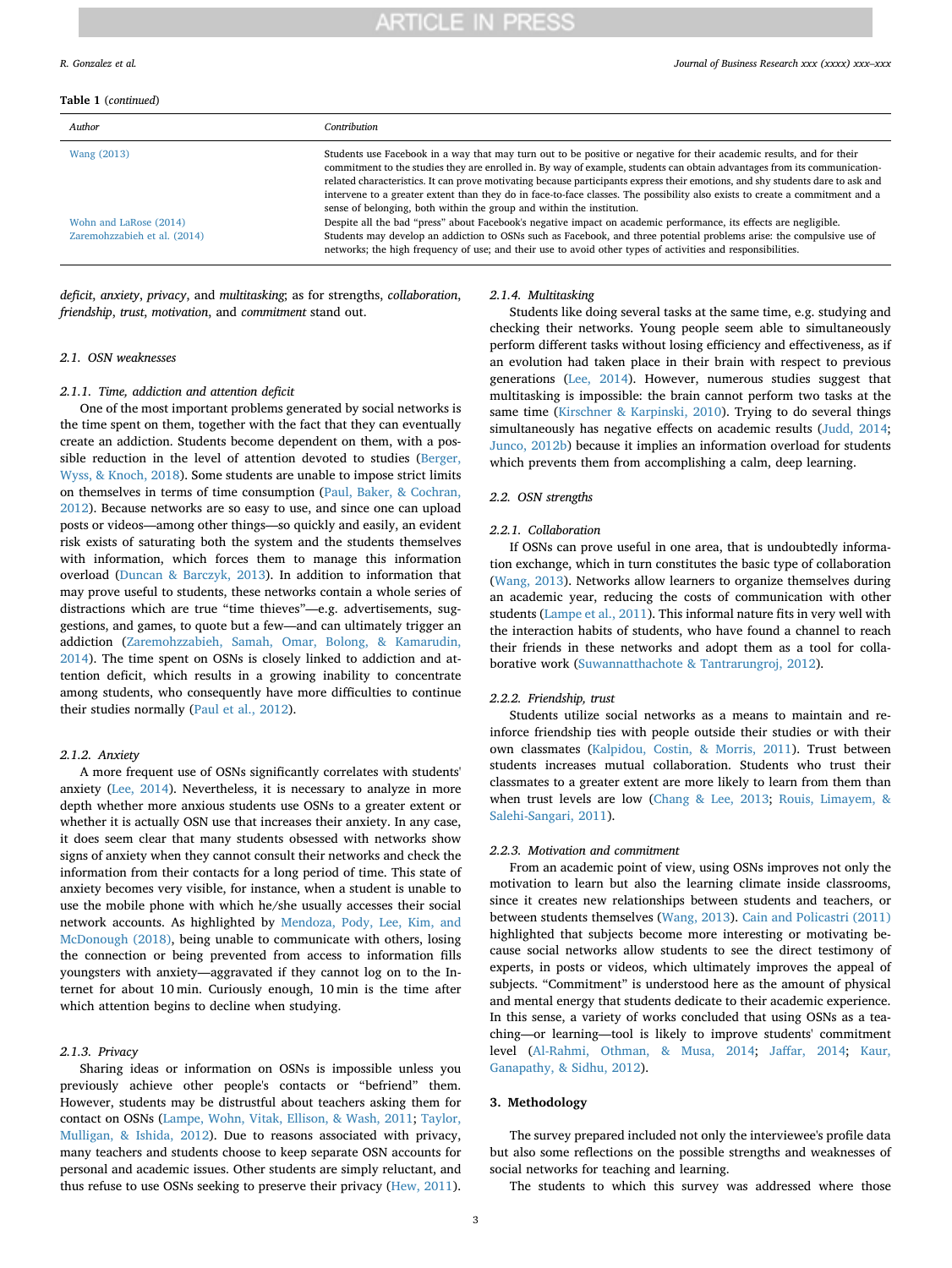#### <span id="page-3-0"></span>**Table 2**

Measures for constructs and reliability.

| Construct      | Source                                               | Measure                    | Reliability (Cronbach's $\alpha$ ) |
|----------------|------------------------------------------------------|----------------------------|------------------------------------|
| OSN weaknesses | Literature review, especially Gonzalez et al. (2015) | 12 items, 1–5 Likert scale | 0.797 acceptable/good              |
| OSN strengths  | Literature review, especially Gonzalez et al. (2015) | 11 items, 1–5 Likert scale | $0.803$ good                       |

enrolled in the subject Human Resource Management—taught at the degrees of Business and Labor Relations at the University of Alicante (Spain)—during the 2016/17 academic year.

As for the study technical specifications, 84 (56.3%) out of the 149 students enrolled in the two aforementioned subjects gave valid answers (population: 149 students, sample size: 84 answers—55 students failed to answer the survey questionnaire because they did not attend class on the day when it was administered). These results revealed a low sampling error considered acceptable for their significance (7.09%). The interview was carried out in paper format during the last weeks of the academic year (May 2017).

The two variables concerning the strengths and weaknesses of OSNs as well as their impact on students, on learning, and on teaching in general, came from a thorough review of the literature about this topic, and especially from [Gonzalez et al. \(2015\)](#page-7-6). The construct about OSN Weaknesses had 12 items, and its reliability was acceptable/good (Cronbach's equals 0.797), whereas that about OSN Strengths had 11 items, its reliability being good (Cronbach's equals 0.803). These constructs were measured using a 1-to-5 Likert-type scale ([Table 2\)](#page-3-0). A set of statements was proposed in the construct related to the Strengths and Weaknesses of online social networks in relation to students' performance, and students had to assess the extent to which they disagreed or agreed with them using scores from 1 and 5. These statements will be subsequently assessed in the results section—and collected in [Table 4.](#page-3-1)

#### **4. Results**

#### *4.1. Descriptive analysis*

The profile of the interviewed students, along with the networks that they use, can be found in [Table 3.](#page-3-2) It becomes visible that female sex prevails; and also that interviewees are 22.9 years old on average, to which must be added that any student uses an average of 3.6 social networks. They were asked to specify their social networks, Facebook, followed by YouTube and Instagram, standing out as their favorites.

As for [Table 4,](#page-3-1) it shows the score given to the items referring to OSN weaknesses and strengths in connection with academic performance. Special emphasis needs to be placed on some problems generated by OSNs, including the reduction of students' capacity to concentrate (mean 4.243) and the negative impact on the time and attention dedicated to studies (mean 3.825 and 3.456). The least valued items have to do with (a) anxiety problems derived from being unable to use

#### <span id="page-3-2"></span>**Table 3**

| Interviewed students' profile, and networks that they use. |  |  |  |
|------------------------------------------------------------|--|--|--|
|------------------------------------------------------------|--|--|--|

|                  | N.           | $\frac{0}{0}$ |
|------------------|--------------|---------------|
| Gender           | Female 51    | 60.7          |
|                  | Male 33      | 39.3          |
| Age              | 22.9 (mean)  |               |
| No. of OSNs used | $3.6$ (mean) |               |
| OSN used         | Facebook 64  | 76.2          |
|                  | YouTube 62   | 73.8          |
|                  | Instagram 52 | 61.9          |
|                  | Twitter 24   | 28.6          |
|                  | LinkedIn 11  | 13.1          |
|                  | Pinterest 7  | 8.3           |
|                  | Snapchat 4   | 4.8           |
|                  | Blog 2       | 2.4           |

#### <span id="page-3-1"></span>**Table 4**

#### OSN weaknesses and strengths.

| Items                                                                                     | Mean  | Median         | <b>Mode</b>    |
|-------------------------------------------------------------------------------------------|-------|----------------|----------------|
| Weaknesses                                                                                |       |                |                |
| Using OSNs reduces my concentration                                                       | 4.243 | 5              | 5              |
| Using OSNs takes time away from me                                                        | 3.825 | 4              | 5              |
| Using OSNs decreases my attention                                                         | 3.456 | 4              | 5              |
| I need to control my use of OSNs so as not to waste time                                  | 3.378 | 4              | $\overline{4}$ |
| Work and study are incompatible with OSNs                                                 | 3.123 | 3              | 3              |
| The more I use OSNs, the more I become addicted to<br>them                                | 3.062 | 3              | 5              |
| I do not like to disclose private information on OSNs                                     | 3.060 | 3              | 3              |
| I must control myself in OSNs                                                             | 2.951 | 3              | 1              |
| I cannot concentrate because of OSNs                                                      | 2.493 | $\overline{2}$ | $\overline{2}$ |
| I prefer not to be on OSNs for privacy issues                                             | 2.271 | $\mathbf{2}$   | 1              |
| Not checking OSNs for a long time makes me anxious                                        | 1.831 | $\mathbf{2}$   | 1              |
| Being unaware of information from my OSNs makes me                                        | 1.662 | 1              | 1              |
| anxious                                                                                   |       |                |                |
| Strengths                                                                                 |       |                |                |
| Teamwork is easier with OSNs                                                              | 4.095 | 4              | 5              |
| I like my classmates to communicate with me via OSNs                                      | 3.928 | 4              | 5              |
| Using OSNs with partners and teachers improves my<br>satisfaction with studies            | 3.702 | 4              | 4              |
| Using OSNs helps me share study contents                                                  | 3.702 | 4              | 4              |
| I have reinforced my friendship ties with partners thanks                                 | 3.583 | 4              | 4              |
| to OSNs                                                                                   |       |                |                |
| Exchanging comments with classmates through OSNs<br>encourages me to study                | 3.253 | 3              | 4              |
| Communicating with my classmates through OSNs                                             | 3.097 | 3              | 3              |
| provides me with motivation to study                                                      |       |                |                |
| Communicating with my partners via OSNs has<br>improved my integration into the classroom | 3.097 | 3              | 4              |
| I trust more partners with whom I keep in touch through<br><b>OSNs</b>                    | 3.051 | 3              | 4              |
| Using OSNs improves collaboration                                                         | 3.047 | 3              | 3              |
| Using OSNs with peers reminds me that I must study                                        | 2.839 | 3              | 4              |
|                                                                                           |       |                |                |

social networks (mean 1.662), and from being unaware of all the information uploaded to those networks (mean 1.831); and with (b) privacy-related problems (mean 2.271).

Similarly, [Table 4](#page-3-1) shows the items associated with OSNs strengths and their connection with students. It follows from the analysis of this table: that networks turn out to be especially helpful in teamwork contexts (4.095); that students like their partners to communicate with them by means of OSNs (3.928); that network use can improve the degree of satisfaction with studies (3.702); and, finally, that networks largely help students in terms of content sharing (3.702). The least valued item, well below the mean, refers to the use of OSNs with classmates as a means to help remind them of the need to go back to study (2.839).

The comparison of scores given to OSN weaknesses and strengths with their mean, median and mode values leads to state that, on the whole, students value items related to strengths to a greater extent than they value items related to weaknesses.

#### *4.2. Typology: factor analysis*

A factor analysis from items related to OSN strengths and weaknesses was carried out next. Its aim consisted in reducing those items to a lower number of variables—known as factors—which gathered all the common characteristics underlying several items ([Hu, 2006\)](#page-7-42). With this aim in mind, the pertinence of such an analysis was firstly checked. It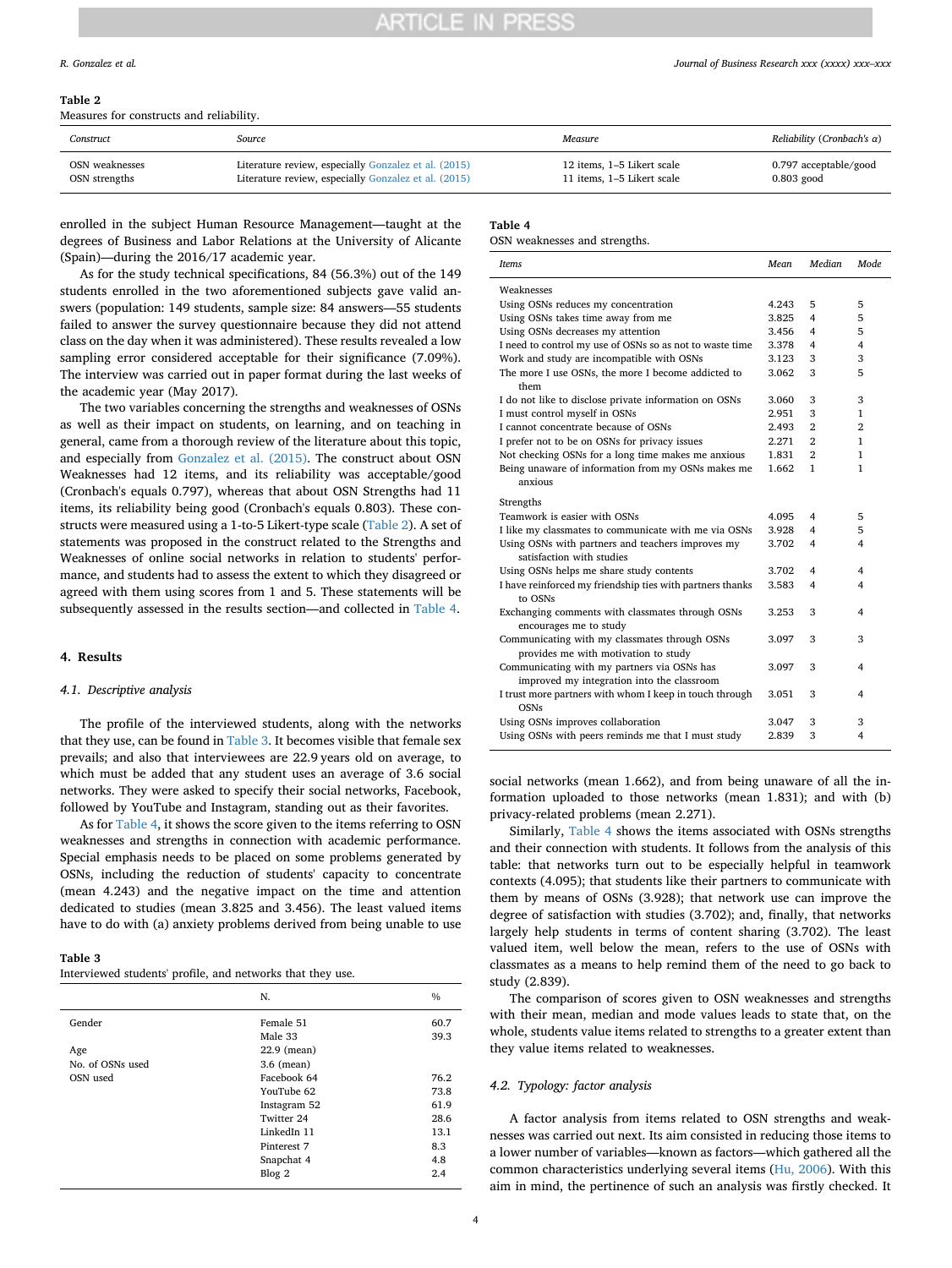### *R. Gonzalez et al. Journal of Business Research xxx (xxxx) xxx–xxx*

|       | . and r                                  |
|-------|------------------------------------------|
|       | actor analysis. Total variance explained |
|       |                                          |
|       |                                          |
|       |                                          |
|       |                                          |
|       |                                          |
|       |                                          |
|       |                                          |
|       |                                          |
|       |                                          |
|       |                                          |
| able. |                                          |
|       |                                          |
|       |                                          |

| --------        |
|-----------------|
|                 |
|                 |
|                 |
| arm cinco con d |
| ,,,,,,,,,,,,,   |
| $\frac{1}{2}$   |
| i               |
|                 |

<span id="page-4-0"></span>

| Item                          |       | Initial eigenvalues |              |       | Rotation sum of squared loadings |              | Rotated factor matrix             |                                       |                      |                                             |                                               |          |                      |                                                         |
|-------------------------------|-------|---------------------|--------------|-------|----------------------------------|--------------|-----------------------------------|---------------------------------------|----------------------|---------------------------------------------|-----------------------------------------------|----------|----------------------|---------------------------------------------------------|
|                               | Total | % variance          | % cumulative | Total | % variance                       | % cumulative |                                   | Time, addiction,<br>attention deficit |                      | Collaboration Friendship, trust Motivation, | commitment                                    |          |                      | Anxiety Privacy Multitasking                            |
|                               | 4.948 | 21.511              | 21.511       | 4.400 | 19.130                           | 19.130       | It improves collaboration         | $-0.340$                              | 0.399                | 1.395                                       | 0.78                                          | 0.081    | $-0.066$             | 0.119                                                   |
|                               | 4.015 | 17.456              | 38.967       |       | 11.001                           | 30.130       | Teamwork                          | $-0.195$                              | 0.755                | 1.257                                       | 1.188                                         | $-0.101$ | $-0.022$             | $-0.115$                                                |
|                               | 2.139 | 9.300               | 48.268       | 2.530 | 10.058                           | 40.188       | Sharing contents                  | 0.049                                 | 0.621                | 0.013                                       | 0.200                                         | 0.073    | $-0.310$             | $-0.177$                                                |
|                               | 1.613 | 7.013               | 55.281       |       | 9.887                            | 50.075       | It improves satisfaction          | 0.130                                 | 0.823                | $-0.135$                                    | $-0.023$                                      | 0.081    | 0.048                | 0.001                                                   |
|                               | 1.449 | 6.298               | 61.579       | 2.313 | 8.250                            | 58.325       | Partners communicate              | 0.113                                 | 0.202                | 1.663                                       | 0.066                                         | 0.129    | $-0.094$             |                                                         |
|                               | 1.229 | 5.342               | 66.921       |       | 7.166                            | 65.491       | It reduces concentration          | 0.447                                 | $-0.247$             | 0.114                                       | 0.108                                         | 0.091    | 0.352                | $-0.134$<br>0.542                                       |
|                               | 1.075 | 4.675               | 71.596       | 2.274 | 6.104                            | 71.596       | Work/study incompatibility        |                                       |                      | $-0.151$                                    | $\begin{array}{c} -0.037 \ 0.011 \end{array}$ | $-0.056$ | $-0.062$             |                                                         |
|                               | 0.978 | 4.254               | 75.850       |       |                                  |              | It takes away time                | 0.035<br>0.722<br>0.769               | $-0.043$<br>$-0.132$ | 0.099                                       |                                               | 0.076    | 0.130                | $\begin{array}{c} 0.873 \\ 0.410 \\ 0.133 \end{array}$  |
|                               | 0.792 | 3.445               | 79.295       | 1.898 |                                  |              | It is a waste of time             |                                       | 0.037                | $-0.258$                                    | 0.070                                         | 0.123    | $-0.139$             |                                                         |
|                               | 0.725 | 3.154               | 82.448       |       |                                  |              | It motivates me to study          | $0.020$<br>$0.018$                    | 0.430                | 0.167                                       | 0.559                                         | 0.280    | $-0.116$             |                                                         |
|                               | 0.586 | 2.550               | 84.998       | 1.648 |                                  |              | It reminds me to study            |                                       | $-0.061$             | 0.073                                       | 0.893                                         | 0.038    | 0.008                | $\begin{array}{c} 0.042 \\ -0.032 \\ 0.019 \end{array}$ |
| ≌                             | 0.561 | 2.438               | 87.436       |       |                                  |              | It encourages me to study         | $-0.002$                              | 0.415                | 0.108                                       | 0.761                                         | 0.046    | $-0.126$             |                                                         |
| $\mathbf{r}$                  | 0.506 | 2.198               | 89.634       | 1.404 |                                  |              | It strengthens friendship         | 0.089                                 | 0.354                | 0.602<br>0.688                              | 0.358                                         | $-0.256$ | 0.005                | 0.039                                                   |
| ュ                             | 0.419 | 1.823               | 91.457       |       |                                  |              | It increases Integration          | 0.048                                 |                      |                                             | 0.350                                         | $-0.372$ | 0.164                | $-0.067$                                                |
| ⊵                             | 0.372 | 1.616               | 93.073       |       |                                  |              | I trust my peers                  | $-0.003$                              | $-0.014$<br>$-0.205$ | 0.774                                       | $-0.087$                                      | 0.111    | $-0.071$             | $-0.002$                                                |
| ڡ                             | 0.341 | 1.483               | 94.556       |       |                                  |              | I need to control myself          | 0.861                                 | 0.102                | 0.050                                       | $-0.013$                                      | 0.145    |                      | $-0.025$                                                |
| ⊵                             | 0.293 | 1.275               | 95.831       |       |                                  |              | I become addicted to them         | 0.781                                 | 0.121                | 1.161                                       | $-0.265$                                      | 0.189    | $-0.148$<br>$-0.085$ | 0.062                                                   |
| $\mathbf{\underline{\infty}}$ | 0.258 | 121                 | 96.952       |       |                                  |              | It reduces my attention           | 0.848                                 | 0.049                | 0.011                                       | 0.216                                         | 0.055    | 0.093                | $-0.039$                                                |
| 2                             | 0.235 | 1.024               | 97.976       |       |                                  |              | I cannot concentrate              | 0.773                                 | $-0.189$             | 0.85                                        | $-0.003$                                      | 0.179    | $-0.004$             | $-0.071$                                                |
| $\Omega$                      | 0.174 | 0.755               | 98.730       |       |                                  |              | Being unaware of information      | 0.355                                 | 0.020                | 0.017                                       | 1.081                                         | 0.806    | 0.188                | $-0.070$                                                |
|                               |       |                     |              |       |                                  |              | makes me anxious                  |                                       |                      |                                             |                                               |          |                      |                                                         |
| ಸ                             | 0.135 | 0.588               | 99.318       |       |                                  |              | Not consulting them makes me      | 0.277                                 | 0.081                | $-0.003$                                    | 0.103                                         | 0.879    | $-0.028$             | 0.028                                                   |
|                               |       |                     |              |       |                                  |              | anxious                           |                                       |                      |                                             |                                               |          |                      |                                                         |
| 22                            | 0.091 | 0.395               | 99.713       |       |                                  |              | I am not on them for privacy      | $-0.138$                              | $-0.138$             | $-0.038$                                    | $-0.286$                                      | 0.012    | 0.693                | 0.204                                                   |
|                               |       |                     |              |       |                                  |              | reasons                           |                                       |                      |                                             |                                               |          |                      |                                                         |
| 23                            | 0.066 | 0.287               | 100.000      |       |                                  |              | I do not like to disclose private | $-0.001$                              | $-0.022$             | $-0.061$                                    | 0.085                                         | 0.080    | 0.870                | $-0.135$                                                |
|                               |       |                     |              |       |                                  |              | information                       |                                       |                      |                                             |                                               |          |                      |                                                         |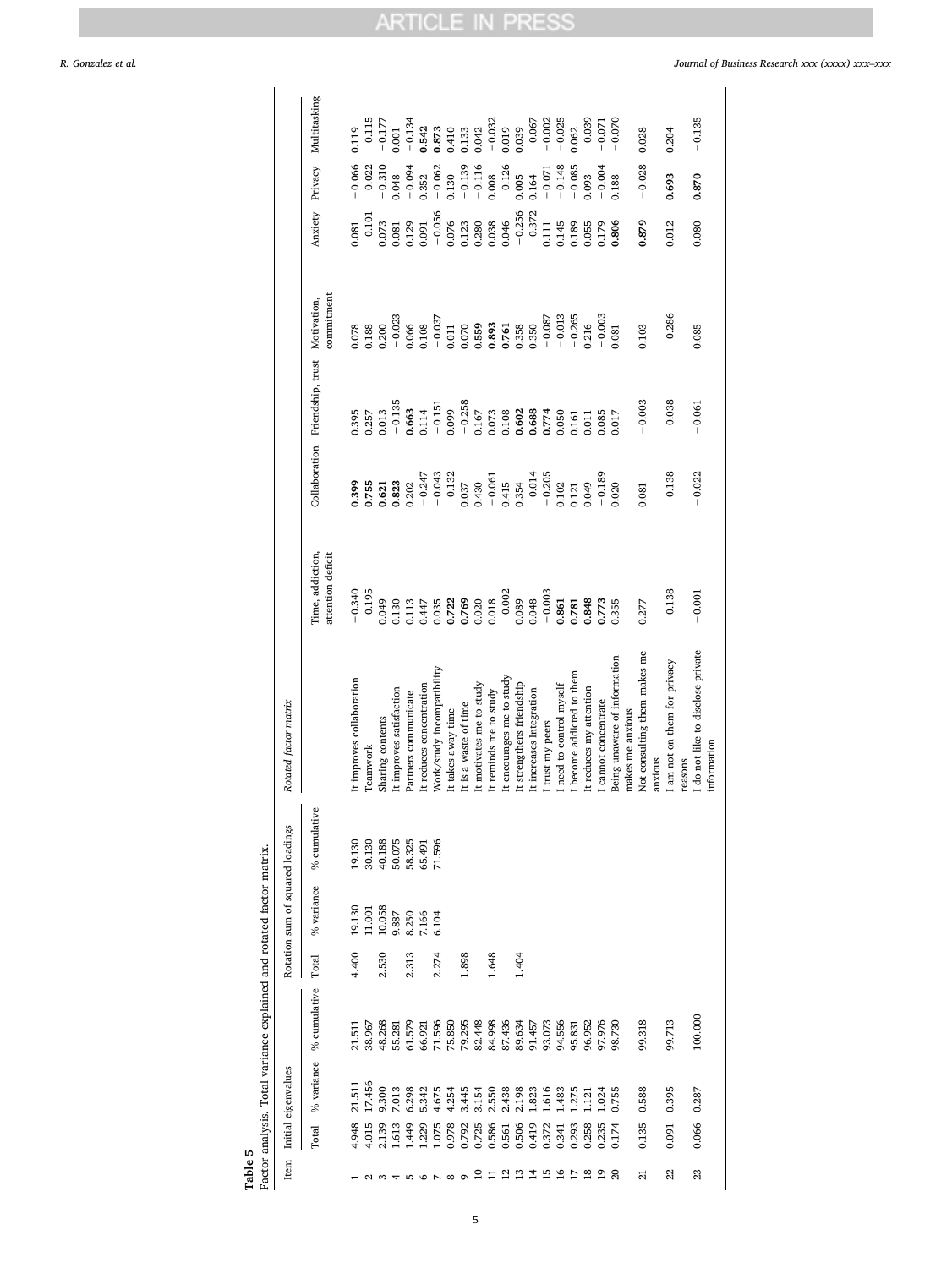seemed advisable to undertake a factor analysis, insofar as the correlation matrix determinant was close to zero, the Kaiser-Meyer-Olkin index lay between 0 and 1 and above 0.5, and Bartlett's Sphericity Test was significant ([Bartlett, 1950\)](#page-7-43) (Kaiser-Meyer-Olkin Index: 0.595, Bartlett's Sphericity test: 659.639, significance: 0.000).

The implementation of Principal Components Analysis revealed 7 Eigenvalues above 1, which suggested, according to Kaiser's criterion, the convenience of extracting seven factors which explain 71.5% of the information supplied by the original variables (a satisfactory ratio, since it exceeds 50%). Seeking to better interpret these factors, a Varimax rotation was performed. [Table 5](#page-4-0) shows the resulting factors together with the original items involved in their formation.

The first factor, termed as *Time*, *addiction*, and *attention deficit*, brings together several items linked to negative influences of OSNs on studies, such as taking time away from study and, therefore, causing students to waste their time. In short, students need to control themselves to avoid overusing these networks, which can turn them into addicts, and accordingly reduce the degree of concentration and attention in their studies. This first factor stands out as the most important one, accounting for 19% of the variance explained in this analysis. It is followed by three factors which reflect positive features or strengths of OSNs, though.

The second factor, which explains 11% of the information contained in this analysis, was labelled as *Collaboration* because it refers to the capacity for OSNs to improve inter-student collaboration, to support group work, and to share contents, all of which favors greater satisfaction levels in studies, helped by the possibility to socialize with both classmates and teachers.

The third factor—*Friendship* and *trust*—explains 10% of the information generated in this factor analysis. The items shaping it refer to students' preference for their classmates or teachers to communicate with them using OSNs, to how these networks help them strengthen their friendship, and to feel more integrated into the group of partners belonging to that network, and even to the greater trust placed on those classmates with whom they most often interact on OSNs.

The fourth factor has to do with *Motivation* and *commitment*, and it explains 9.8% of total variance in this analysis. This factor comprises items showing that, when partners use OSNs to talk to one another about their studies, this circumstance not only encourages them but also reminds them that they should be studying, which in turn increases their motivation as well as the degree of commitment to their studies.

The three remaining factors are all linked to OSN weaknesses concerning studies. The variance explained by them is not too high: 8%, 7%, and 6% respectively. The fifth factor is called *Anxiety*, because it stresses how anxious students may feel if they cannot check their OSNs for a long time. The existence of information on those networks that they do not know about has the same effect on them.

The sixth factor was labelled as *Privacy*, since it contained items such as: "I prefer not to be on OSNs for privacy issues", and "I don't like to disclose private information on OSNs".

Finally, the seventh factor—*Multitasking*—contained two items as well: "Using OSNs while studying reduces my concentration"; and "work and study are incompatible with OSNs".

### *4.3. Typology: cluster analysis*

All seven factors obtained in the preceding analysis subsequently served to carry out a classification based on the cluster analysis method, which permitted to obtain a typology of students according to their views about OSNs in general and, more specifically, about how they influenced students' academic performance. Following previous studies devoted to cluster formulation [\(Malhotra, Gosain, & El Sawy, 2005](#page-7-44)), this cluster analysis developed in two steps: the hierarchical cluster method was firstly applied to determine the number of clusters which had to be extracted, after which the non-hierarchical cluster made it possible to define the characteristics of those clusters.

#### *R. Gonzalez et al. Journal of Business Research xxx (xxxx) xxx–xxx*

A hierarchical conglomerate analysis performed with the seven factors mentioned above using Ward's method showed that obtaining three conglomerates seemed pertinent, since the biggest difference between coefficient changes in percentage terms appeared with three groups. This was followed by a non-hierarchical conglomerate analysis where the K-means method was applied to the aforesaid factors, validating the results obtained by means of an ANOVA analysis, and confirming that the latter is appropriate because all the variables included are significant. $<sup>1</sup>$  $<sup>1</sup>$  $<sup>1</sup>$ </sup>

The three resulting clusters had 12 students interviewed in the first group, 14 in the second one, and 33 in the third. Each one of these groups was interpreted to identify the differences existing between them. [Table 6](#page-6-0) offers the equality of means test for groups with respect to the factors comprised in them.

The first cluster was termed as *Worried and anxious*, since [Table 6](#page-6-0) unmistakably shows it as being made up of two negative factors related to the time that social networks take away from students, and to the addiction that such networks generate in them, as well as to the attention deficit and anxiety that students suffer from when they cannot check their OSNs.

The second cluster—*Balanced*—included 14 students and gathered both negative and positive factors regarding OSNs. Examples of positive factors are collaboration, friendship, and trust; privacy and multitasking stand out among the negative ones. Students belonging to this cluster would thus score higher in the aforementioned positive factors and in the negative ones alike. Caution once again becomes a must in this second cluster when assessing the factor related to friendship and trust, which shows a low significance level.

As for the third cluster—the most numerous one with 33 students—it was called *Motivated and committed*, since it brought together the students with higher scores in this respect.

Last but not least, a Chi-square analysis helped verify the potential identification of the clusters obtained with the characteristics linked to the profile of the students interviewed. The only relationship found was with the number of networks used by students. Whereas those using fewer networks did not identify with any specific cluster, those who used more than three networks simultaneously usually belonged to the third cluster of students, formed by those most highly motivated and committed in their studies thanks to OSN use (Chi-square 6.909, signification 0.032). No significant relationship emerged between students' membership in a specific cluster and their age or gender, though (see [Table 7\)](#page-6-1).

#### **5. Discussion and conclusions**

Digital education is becoming increasingly influential both in distance teaching and in the classroom, which definitely paves the way for new learning and teaching models ([Sousa, Carmo, Gonçalves, Cruz, &](#page-7-45) [Martins, 2018\)](#page-7-45). The impact of technology on students' results is a study area that needs to be addressed not only by researchers in Information Systems but also by those working in Management, since these instruments commonly appear as a teaching tool in the subjects related to this

#### <span id="page-5-0"></span> $1$  Except for the factor referring to friendship and trust, which is not significant.

| Variable (factor)                 | F      | Sign. |
|-----------------------------------|--------|-------|
| Time, addition, attention deficit | 5.024  | 0.010 |
| Collaboration                     | 7.910  | 0.001 |
|                                   |        |       |
| Friendship and trust              | 1.272  | 0.288 |
| Motivation and commitment         | 2.605  | 0.083 |
| Anxiety                           | 13.021 | 0.000 |
| Privacy                           | 4.440  | 0.016 |
| Multitasking                      | 5.529  | 0.006 |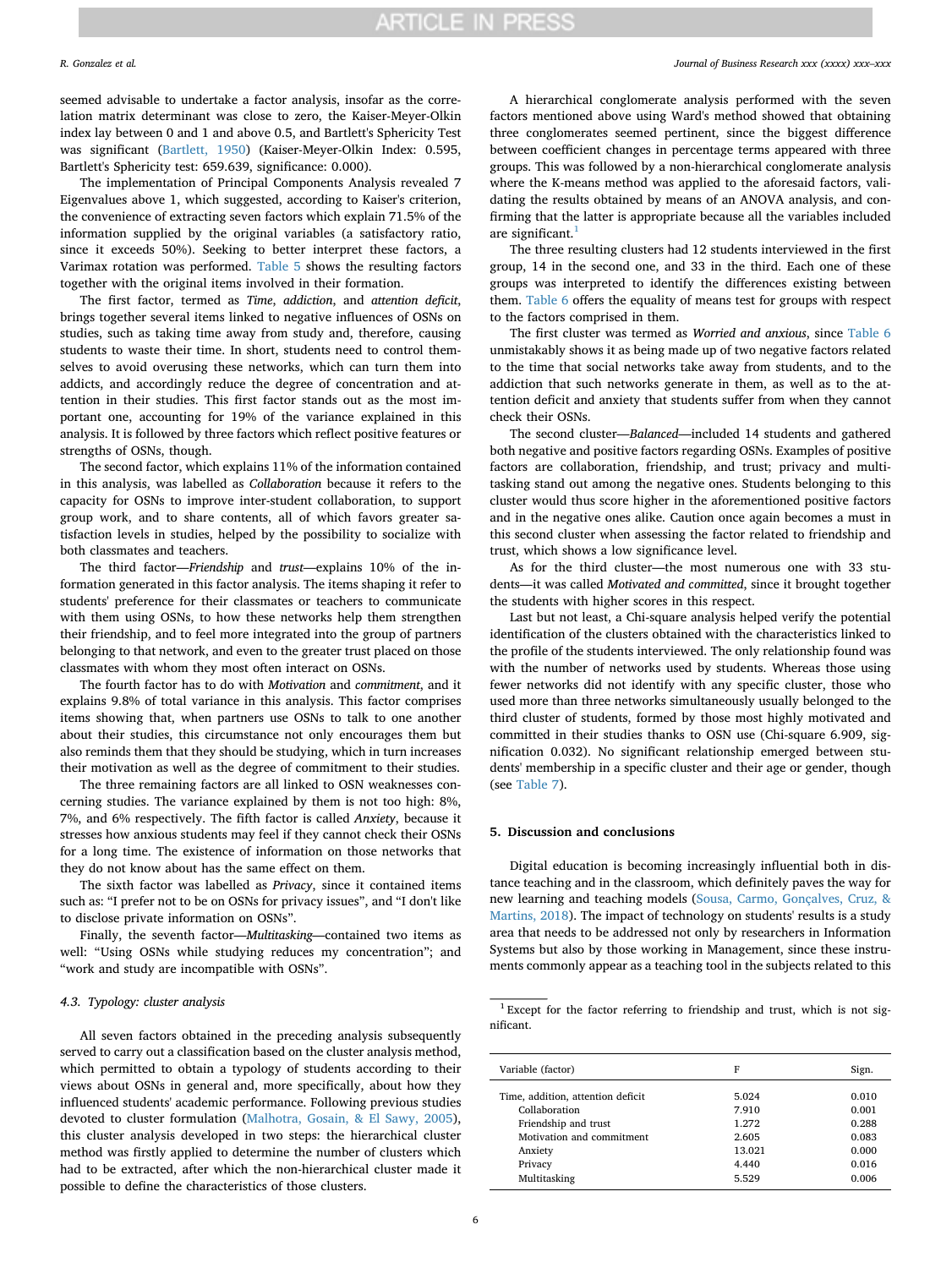#### <span id="page-6-0"></span>**Table 6**

Equality of means test of weaknesses and strengths, according to cluster membership.

| Variable (factor)                  |                        | Mean     | Levene |       |           |       |
|------------------------------------|------------------------|----------|--------|-------|-----------|-------|
|                                    |                        |          | F      | Sign. | Statistic | Sign. |
| Time, addiction, attention deficit | Cluster 1 ( $n = 12$ ) | 0.465    | 0.963  | 0.388 | 5.024(1)  | 0.010 |
|                                    | Cluster 2 ( $n = 14$ ) | $-0.647$ |        |       |           |       |
|                                    | Cluster $3(n = 33)$    | 0.105    |        |       |           |       |
| Collaboration                      | Cluster 1 ( $n = 12$ ) | $-0.799$ | 3.345  | 0.042 | 11.092(2) | 0.004 |
|                                    | Cluster 2 ( $n = 14$ ) | 0.601    |        |       |           |       |
|                                    | Cluster $3(n = 33)$    | 0.035    |        |       |           |       |
| Friendship, trust                  | Cluster 1 $(n = 12)$   | 0.171    | 0.802  | 0.454 | 1.272(1)  | 0.288 |
|                                    | Cluster 2 ( $n = 14$ ) | 0.279    |        |       |           |       |
|                                    | Cluster 3 ( $n = 33$ ) | $-0.180$ |        |       |           |       |
| Motivation, commitment             | Cluster 1 $(n = 12)$   | $-0.369$ | 0.738  | 0.482 | 2.605(1)  | 0.083 |
|                                    | Cluster 2 ( $n = 14$ ) | $-0.285$ |        |       |           |       |
|                                    | Cluster $3(n = 33)$    | 0.255    |        |       |           |       |
| Anxiety                            | Cluster 1 $(n = 12)$   | 1.051    | 9.909  | 0.000 | 12.664(2) | 0.002 |
|                                    | Cluster 2 ( $n = 14$ ) | 0.027    |        |       |           |       |
|                                    | Cluster $3(n = 33)$    | $-0.393$ |        |       |           |       |
| Privacy                            | Cluster 1 ( $n = 12$ ) | 0.105    | 3.409  | 0.040 | 6.749(2)  | 0.034 |
|                                    | Cluster 2 ( $n = 14$ ) | 0.597    |        |       |           |       |
|                                    | Cluster $3(n = 33)$    | $-0.291$ |        |       |           |       |
| Multitasking                       | Cluster 1 $(n = 12)$   | 0.043    | 2.719  | 0.075 | 8.642(2)  | 0.013 |
|                                    | Cluster 2 ( $n = 14$ ) | 0.680    |        |       |           |       |
|                                    | Cluster $3(n = 33)$    | $-0.304$ |        |       |           |       |

(1) ANOVA F statistic, since Levene's test shows that there is homoscedasticity.

(2) Kruskal-Wallis test, since Levene's test shows that there is no homoscedasticity.

<span id="page-6-1"></span>**Table 7**

Chi-square to test independence.

|                          |                                    | Cluster 1 | Cluster 2               | Cluster 3                                   | Chi-square     | Sign.          |
|--------------------------|------------------------------------|-----------|-------------------------|---------------------------------------------|----------------|----------------|
| Number of<br><b>OSNs</b> | Up to $3$<br><b>More</b><br>than 3 |           | $8(38.1\%)$ $5(23.8\%)$ | 8 (38.1%)<br>4 (10.5%) 9 (23.7%) 25 (65.8%) | 6.909          | 0.032          |
| Gender<br>Age            |                                    |           |                         |                                             | 0.142<br>1.884 | 0.932<br>0.390 |

field [\(Hwang, 2018\)](#page-7-46). Therefore, this work is clearly relevant.

The literature review permitted to identify the strengths and weaknesses of OSNs when it comes to the extent to which they determine academic performance. An initial analysis led to conclude that students assign more importance to strengths than to weaknesses, i.e. the positive influences of OSNs outnumber the negative ones in their opinion.

Carrying out a factor analysis resulted in obtaining seven factors associated with the aforementioned strengths and weaknesses. It follows from those factors that students are above all concerned because OSNs might cause them problems related to time waste and attention deficit, and even make them eventually develop different degrees of addiction. This had already been confirmed by previous studies ([Kirschner & Karpinski, 2010;](#page-7-23) [Mendoza et al., 2018](#page-7-35); [Paul et al., 2012](#page-7-27); [Zaremohzzabieh et al., 2014](#page-7-33)). Positive factors related to such networks, including improved collaboration (highlighted in the study of [Jaffar](#page-7-18) [\(2014\)\)](#page-7-18), the strengthening of friendship- and trust-based ties with classmates (stressed in the papers written by [Evans et al. \(2016\)](#page-7-1) and [Chang and Lee \(2013\)\)](#page-7-10), as well as motivation and commitment to studies (previously analyzed by [Aubry \(2013\)](#page-7-9), [Haylett \(2016\),](#page-7-15) [Jaffar](#page-7-18) [\(2014\)](#page-7-18) and [Junco \(2012a\)](#page-7-20)), are all highly valued. Therefore, in tune with the findings of previous research works ([Gonzalez et al., 2016\)](#page-7-13), a positive result in favor of OSNs and their relationship with academic performance comes out of this study.

A cluster analysis helped obtain three groups of students according to their views about OSNs and about their impact on academic performance. The smallest group, referred to as *worried and anxious*, brought together the students with mostly negative opinions about OSNs. As for the group of *balanced* students, who assessed both the strengths and the weaknesses of OSNs, it was neither the most numerous nor the smallest one. Finally, the group with the largest number of students had a favorable opinion about the effects derived from using these networks. For this reason, they were labelled as *motivated and committed* students. This result once again confirms that most students show positive attitudes toward OSNs, prioritizing positive impacts over negative ones. Nevertheless, lecturers should warn this large group of learners that, in addition to the advantages that social networks can bring for their academic results, these networks also entail significant risks. Students will definitely need to be reminded of the need to keep control over technology at all times to fend off such risks ([Berger et al.,](#page-7-32) [2018\)](#page-7-32).

Lecturers should know this typology, since the diverse groups of students require different orientation patterns regarding OSN use. Finally, the examination of student profiles along with their membership in the three groups derived from the cluster analysis performed led to the conclusion that the most motivated and committed students, or expressed differently, those more in favor of using OSNs, are also the ones who use a higher number of networks. Researchers should continue analyzing the typology proposed. By way of example, future research works might as well check whether using a larger number of networks makes students develop a more favorable attitude toward them, or conversely, if it is their positive opinion about using networks that encourages them to use a wider range of networks.

As for limitations, it must be highlighted that this paper is based on students' opinions, and not on objective data about their performance which could result from their marks, for example. Other studies dedicated to the same topic ([Aladwani & Almarzouq, 2016](#page-7-3)) also took students' opinions as their reference, though—not surprisingly, since these opinions are extremely important. After all, students will be the main users of these technologies, not only in their current role as students but also in their future as professionals or executives. Understanding their perspective thus becomes essential to establish patterns able to improve the integration of these technologies into teaching and learning methodologies, as well as into work routines.

Despite the representativeness of the response rate obtained, note that the students under study are enrolled in a specific subject taught at a specific university, which means that extrapolating the conclusions of this study to all university students, in different types of degrees and a